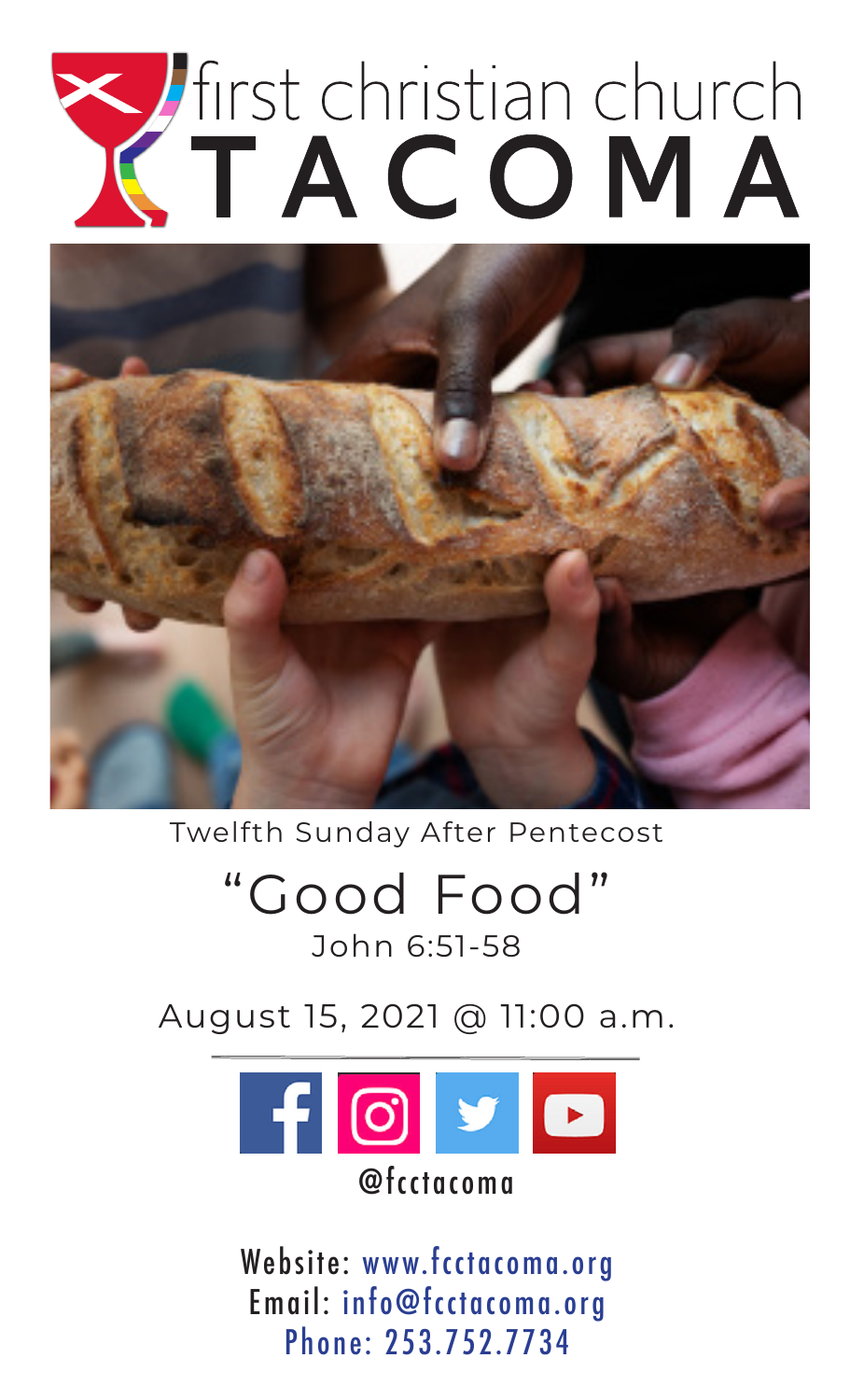# **Gathering Music**

# **Prelude** CH 424

I'm Gonna Eat at the Welcome Table

# **Call to Worship Margrett Cook**

*God knows us and our hungers. God loves us like a friend and nurtures us like a parent. God draws us to each other and claims us God's own. Knowing this, let us worship God.*

# **Opening Hymn** CH 16

Come Thou Fount of Every Blessing

# **A Time for Prayer Pastor Doug**

After a pastoral prayer is offered, worshippers are invited to light a candle at a nearby station as we continue our time of prayer. Live in Charity

CH 523

## **Community Prayer**

**Eternal Spirit, Earth-maker, Pain-bearer**

From the New Zealand Prayer Book Find this week's responsive prayer insert in your pew.

# **Scripture Reading Margrett Cook**

# **John 6:51-58**

**<sup>51</sup>** I am the living bread that came down from heaven. Whoever eats of this bread will live forever; and the bread that I will give for the life of the world is my flesh."

**<sup>52</sup>** The Jews then disputed among themselves, saying, "How can this man give us his flesh to eat?" **<sup>53</sup>** So Jesus said to them, "Very truly, I tell you, unless you eat the flesh of the Son of Man

**Welcome** Rev. Doug Collins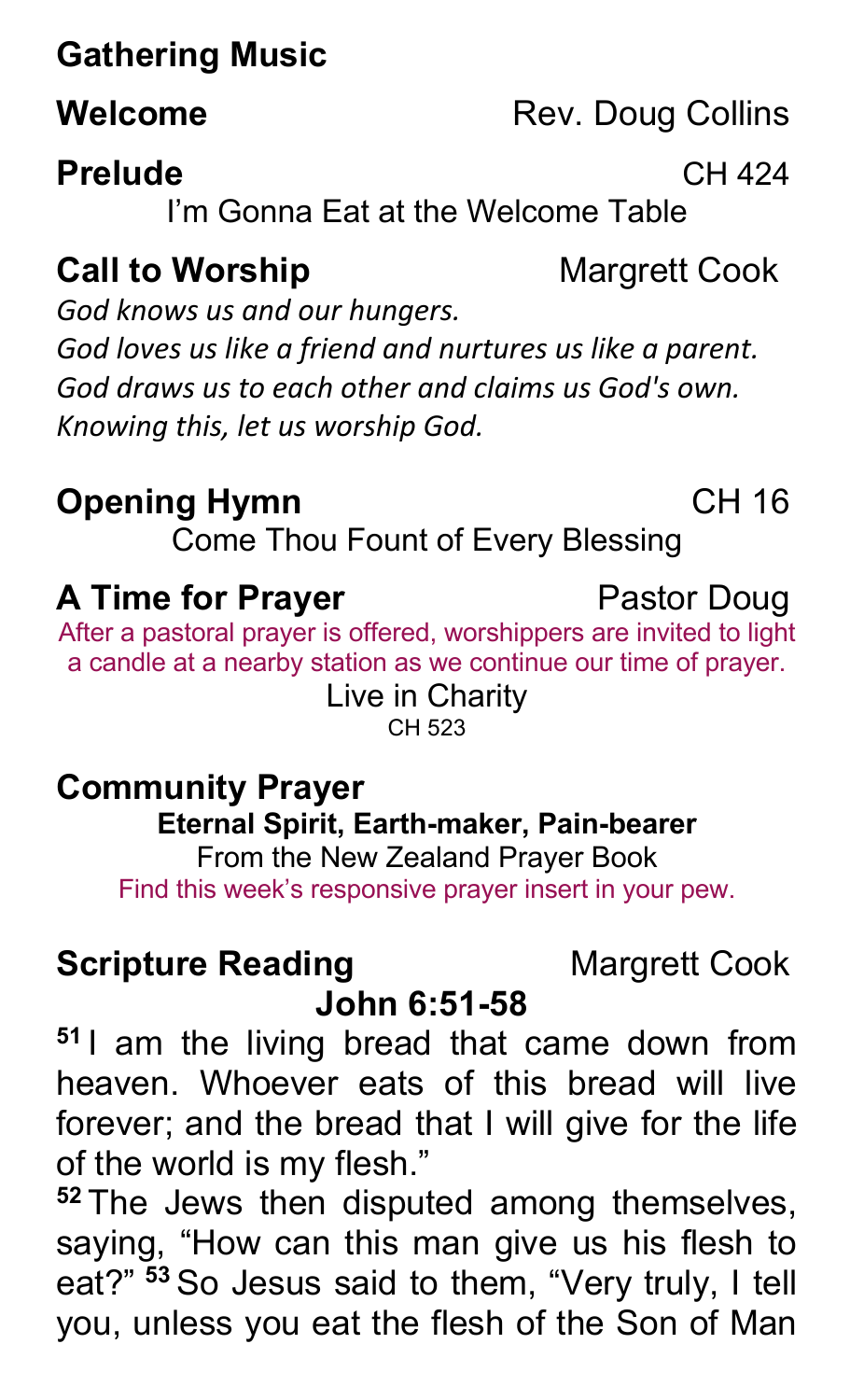and drink his blood, you have no life in you. **<sup>54</sup>** Those who eat my flesh and drink my blood have eternal life, and I will raise them up on the last day; **<sup>55</sup>** for my flesh is true food and my blood is true drink. **<sup>56</sup>** Those who eat my flesh and drink my blood abide in me, and I in them. **<sup>57</sup>** Just as the living Father sent me, and I live because of the Father, so whoever eats me will live because of me. **<sup>58</sup>** This is the bread that came down from heaven, not like that which your ancestors ate, and they died. But the one who eats this bread will live forever."

**Sermon Pastor Doug** 

# **"Good food"**

#### **Listening for the Word in Music** CH 393 One Bread, One Body

# **Call to Offering & Prayer of Thanksgiving**

Offering can be placed at the conclusion of our service in one of the two trays located at the back of the sanctuary. You can also give online anytime at http://bit.ly/fccgiving.

## **Communion Hymn** CH 414

Eat This Bread

## **Sharing God's Feast**

communion prayer

musical meditation **CH 414** 

Eat This Bread

#### **Benediction Song & Blessing** God Be With You